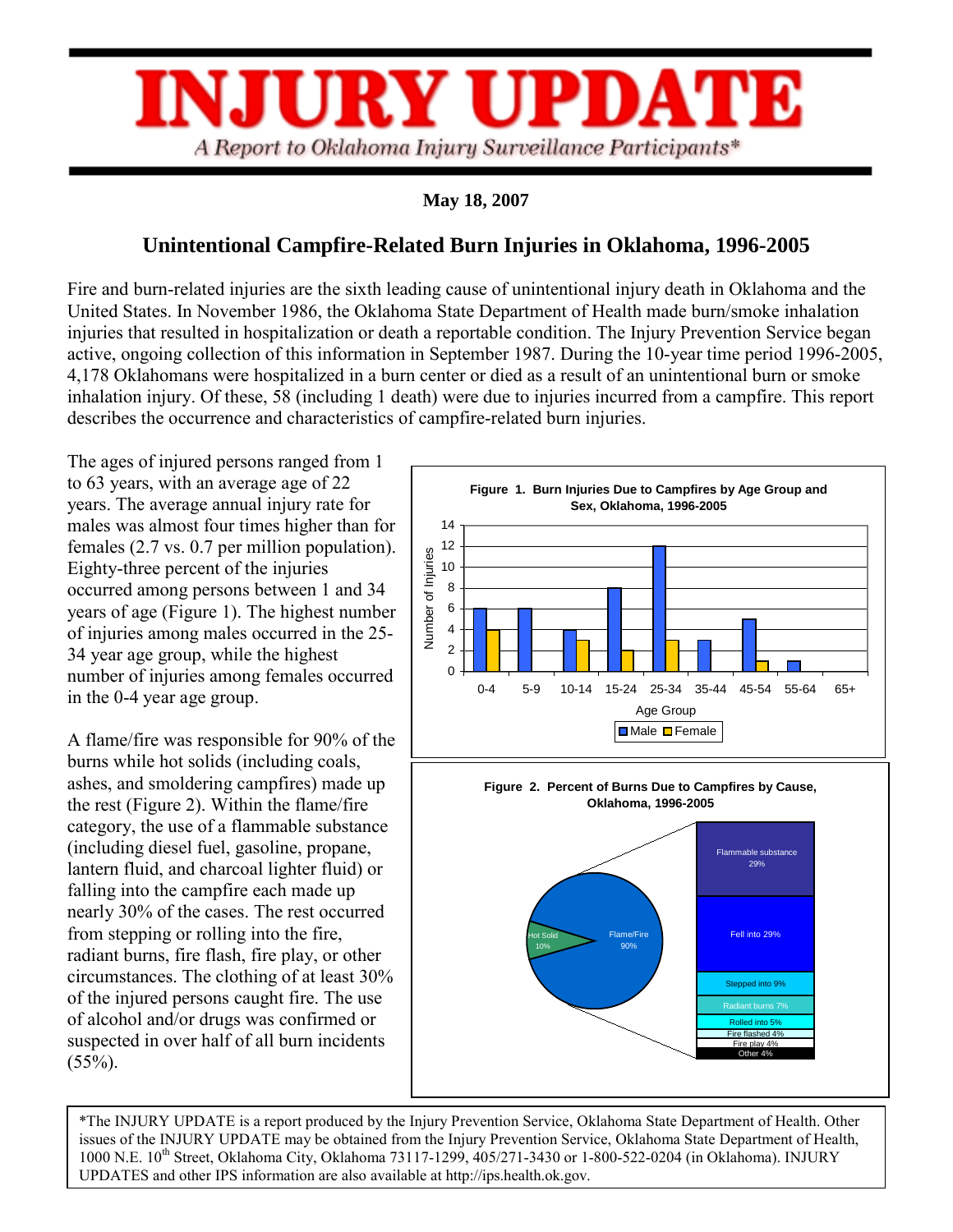Almost 50% of the burns occurred during the beginning of the annual camping season, May through July (Figure 3), with the largest number occurring in June. The majority (70%) of burns occurred Friday through Sunday, with the peak occurring on Sunday (Figure 4). The time frame of  $12:01$  a.m. to  $4:00$  a.m. had the most injuries (Figure 5). Seven people were asleep when the burn injury occurred. Three of these people rolled into the campfire while sleeping, two received radiant burns from sleeping too close to the fire, and the blanket or sleeping bag of two others caught fire as they slept next to the campfire.

A total of 485 days were spent in the hospital for these injuries. The length of hospital stays ranged from less than 24 hours to 45 days, with an average stay of 8 days. The percentage of burns to the body ranged from 1% to 65%, with an average of 10%. Of the 54 cases with insurance information, 44% had private insurance, 26% Medicaid, 26% no insurance, and 4% Indian Health Service.

## **CASE BRIEFS**

- A 1-year-old boy spent seven days in the hospital after sustaining burns to his feet subsequent to walking into a smoldering campfire while camping with his family.
- A 33-year-old man was asleep at his campsite when he rolled over into a campfire catching his clothing on fire.
- A 34-year-old woman under the influence of several illegal drugs passed out in front of a campfire and sustained first and second degree radiant burns to 19% of her body.